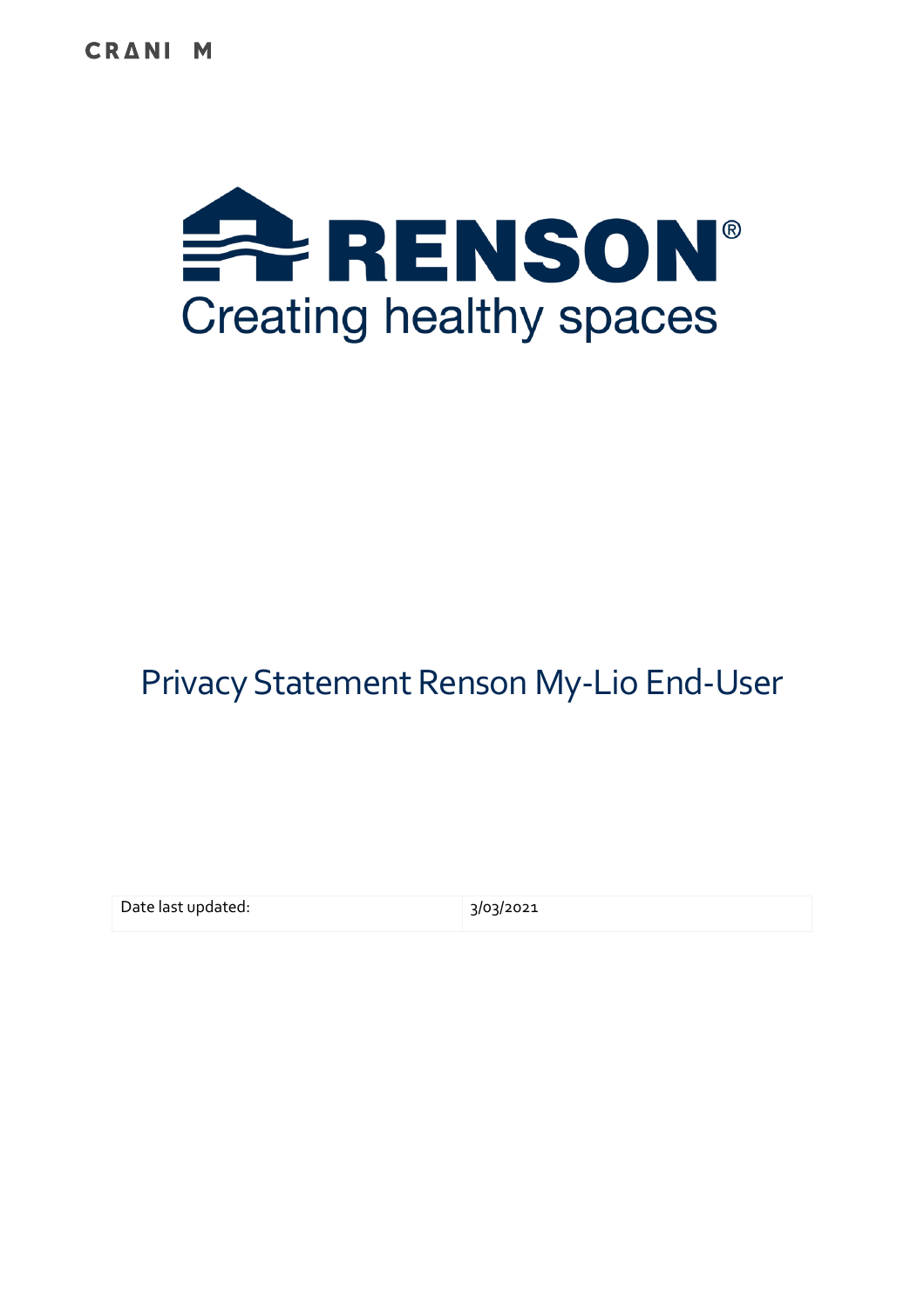# Table of contents

| $\overline{2}$ |  |
|----------------|--|
| 2.1            |  |
| 2.2            |  |
| 2.2.1          |  |
| 2.2.2          |  |
| 2.2.3          |  |
| 2.2.4          |  |
| 2.2.5          |  |
| 2.2.6          |  |
| 2.3            |  |
| 2.4            |  |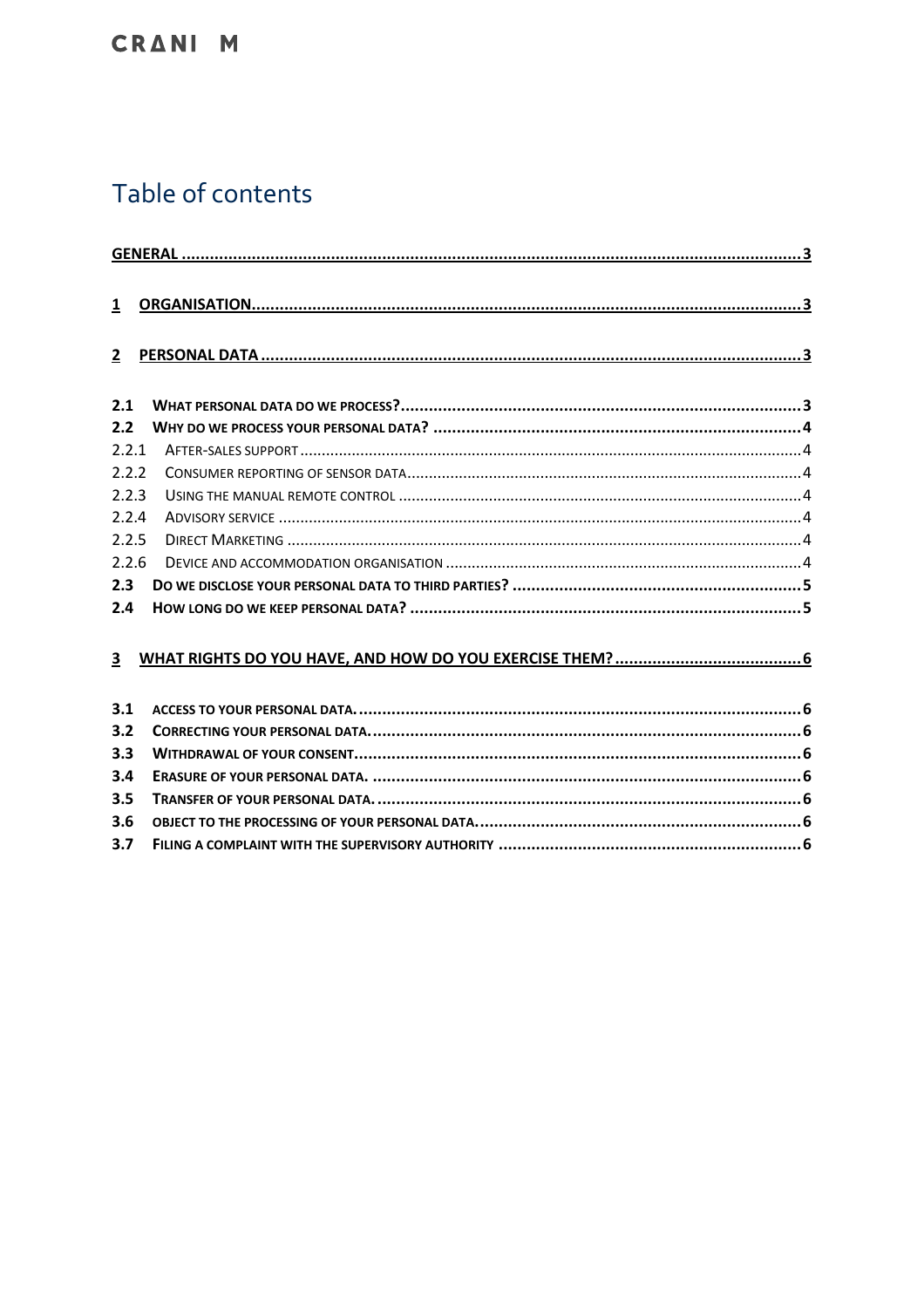# <span id="page-2-0"></span>General

This Privacy Statement governs the processing of your personal data as part of the use of a My-Lio account and related services, such as the mobile and web applications related to Renson devices. This processing is always done by Renson as controller, located at 8790 Waregem, Maalbeekstraat 10.

Renson is continually striving to protect the privacy of its users. In this Privacy Statement you will find everything to better understand how Renson collects and uses your data and to understand the choices concerning the protection of your data.

Protecting users' personal data is very important to Renson. We make every effort to ensure this data protection and always act in accordance with the General Data Protection Regulation (GDPR) when processing your personal data.

More concretely, Renson will always handle personal data lawfully for well-defined purposes. We will take the necessary steps never to ask for more personal data than necessary for the purpose or to keep them longer than necessary. Finally, Renson will take technical and organisational measures to ensure appropriate security so that personal data is protected.

This Privacy Statement was last updated on 3/03/2021. Renson reserves the right to adapt this Privacy Statement if necessary. Changes will be communicated at all times.

# <span id="page-2-1"></span>1 Organisation

"Renson": all companies affiliated with Renson\*. A person concerned is always a user/contact of a company affiliated with Renson.

*The following companies are associated with the Renson Group: Renson Ventilation NV, Renson Sunprotection Projects NV, Renson Sunprotection Screens NV, ARLU NV, Esafe BVBA, Renson Fabrication Ltd, Renson Inc, Renson Shanghai, Corradi, Corradi Usa, Corradi Srl SRL, Openmotics BV.*

Renson specialises in products and services that optimise indoor air quality using well-designed ventilation (ventilation systems, ventilation grilles and window ventilation), fabric sunscreens, aluminium façade cladding and/or various outdoor solutions.

Renson deals with personal data in the above context. Renson is responsible for this data.

# <span id="page-2-2"></span>2 Personal data

### <span id="page-2-3"></span>2.1 What personal data do we process?

Renson processes the following categories of personal data with the My-Lio platform:

- Identification details
- **Personal features**
- Leisure and interests
- Family composition
- **■** Living habits
- **Location data**
- Property characteristics
- Consumption habits
- Sensor data
- Check event/action data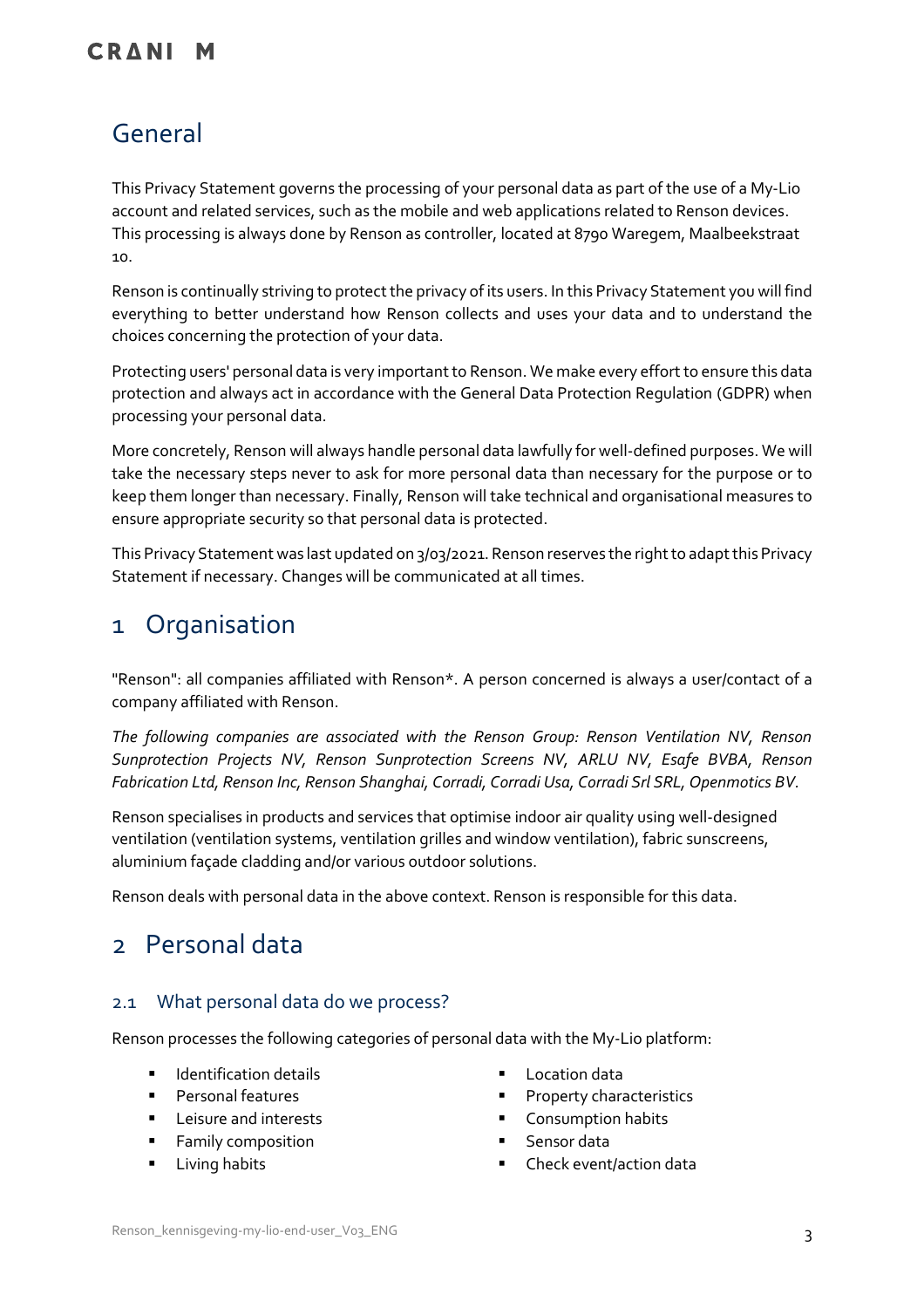## <span id="page-3-0"></span>2.2 Why do we process your personal data?

#### <span id="page-3-1"></span>2.2.1 After-sales support

Renson processes personal data with the aim of offering basic service and provide support to our users in case of a product defect during the warranty period.

The personal data is processed based on the justified interest of Renson. Renson wants to offer an optimal service in case of a product defect. The processing is necessary to determine the cause of the defect, which will exclusively benefit the person concerned. Personal data will be kept until the end of the warranty period.

#### <span id="page-3-2"></span>2.2.2 Consumer reporting of sensor data

Renson processes personal data for the purpose of keeping and aggregating sensor data and control history, which the user can consult in a descriptive overview.

This personal data is processed because Renson has an agreement with the user and this processing is necessary to perform the agreement. The data used in the above processing will be kept for the duration of the contract. We also inform you that, unless you object, the data used in this processing activity will be erased after 3 years of inactivity.

#### <span id="page-3-3"></span>2.2.3 Using the manual remote control

Renson processes personal data with the aim of providing automatic operation of products using an app. We find it important that a user can, if desired, have full control.

This personal data is processed because Renson has an agreement with the user and this processing is necessary to perform the agreement The personal data is processed immediately and not kept for this processing activity.

#### <span id="page-3-4"></span>2.2.4 Advisory service

Renson processes personal data with the aim of giving personal advice on actions the user can take to improve comfort. To offer a personalised experience we use profiling. No legal consequences are attached to this form of profiling.

This personal data is processed because Renson has an agreement with the user and this processing is necessary to perform the agreement The data used in the above processing will be kept for up to 30 days after the end of the contract or until the account is deactivated. We also inform you that, unless you object, the data used in this processing activity will be erased after 3 years of inactivity.

#### <span id="page-3-5"></span>2.2.5 Direct Marketing

Renson processes personal data for the purpose of recommending products and services tailored to the user's personal wishes.

Renson will use your consent for processing personal data under this activity. The personal data will be kept until you withdraw this consent.

#### <span id="page-3-6"></span>2.2.6 Device and accommodation organisation

Renson processes personal data for the purpose of enabling the assignment of authorisations, names, and distribution of devices to specific rooms or homes.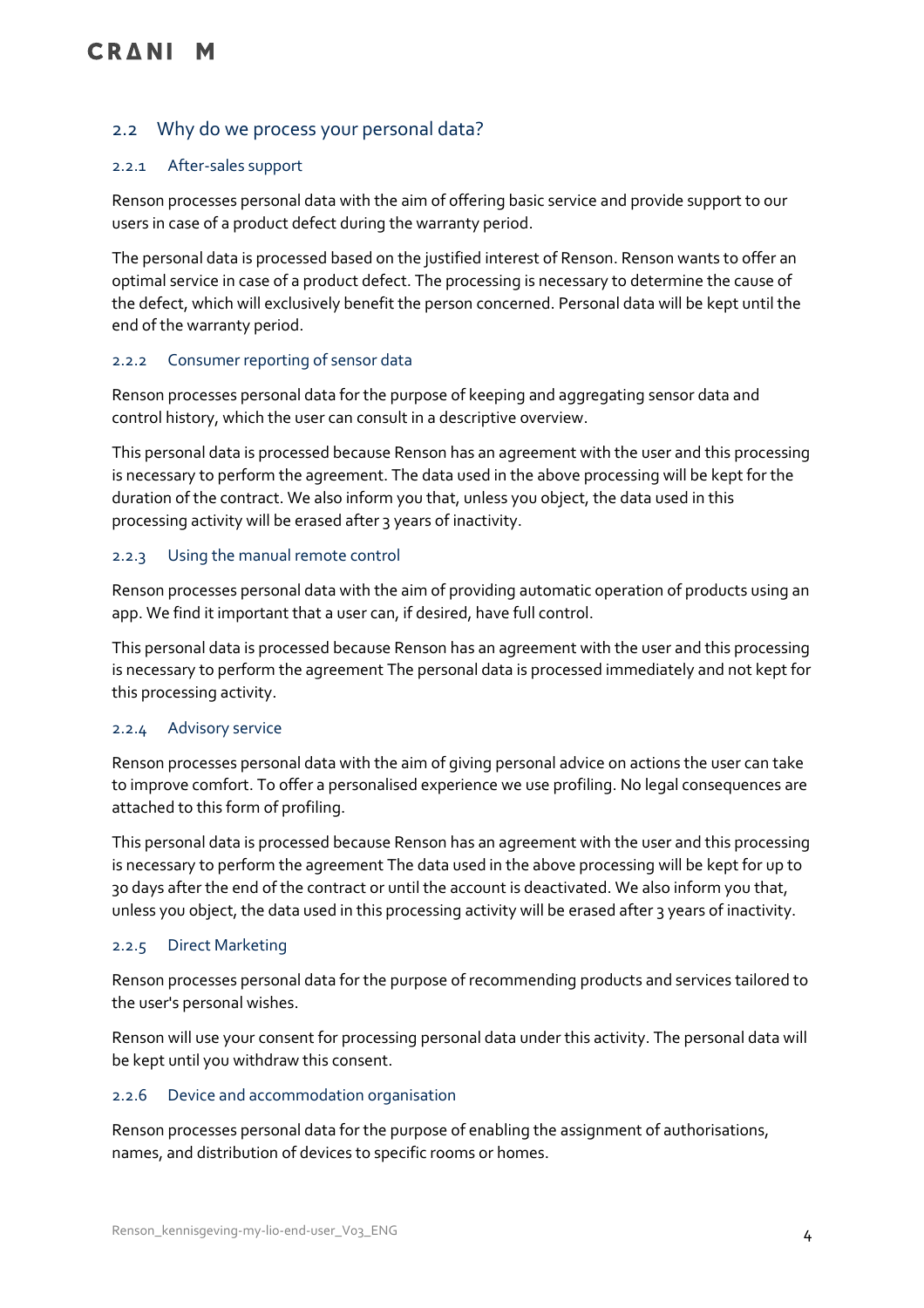This personal data is processed because Renson has an agreement with the user and this processing is necessary to perform the agreement. The data used in the above processing will be kept for the duration of the contract and at most 14 days after termination of the contract.

# <span id="page-4-0"></span>2.3 Do we disclose your personal data to third parties?

In specific cases Renson will pass on personal data to other parties who may use this personal data for their own purposes. We always consider that such transfers take place with respect for privacy rules and the rights of the person concerned.

The following parties receive personal data from Renson:

- Research institutes
	- Renson may transfer data to research institutes in the context of specific scientific research. We always make proper arrangements with these institutions (for example by concluding an agreement on data exchange) whereby the data sets with personal data are pseudonymised and minimised.
- Homeowners
	- Transfers to homeowners will only take place if the resident and owner agree to the privacy statement, drawn up for specific situations (rental for example).
- Renson ambassadors
	- Renson ambassadors receive data from Renson in specific cases to perform an after-sales service correctly and for marketing purposes. This data is used to promote user-oriented services during the service life of our products.
- **Installers** 
	- When an installer is needed, Renson will pass on the necessary data to work in the best possible way. The installer will only pay a visit if it is requested or approved by the user.

Renson uses several processors. These are parties that may process your data only for purposes that we determine. Under no circumstances will they process your personal data for their own purposes.

Renson will take the necessary steps to process your personal data only within the European Economic Area. In the exceptional case that your personal data is processed outside the European Economic Area, Renson will take appropriate measures to protect your personal data at all times.

### <span id="page-4-1"></span>2.4 How long do we keep personal data?

Renson will not keep the user's personal data longer than necessary for the purpose. When the user wishes to remove their account, their personal data will be erased at the latest 14 days after deactivation.